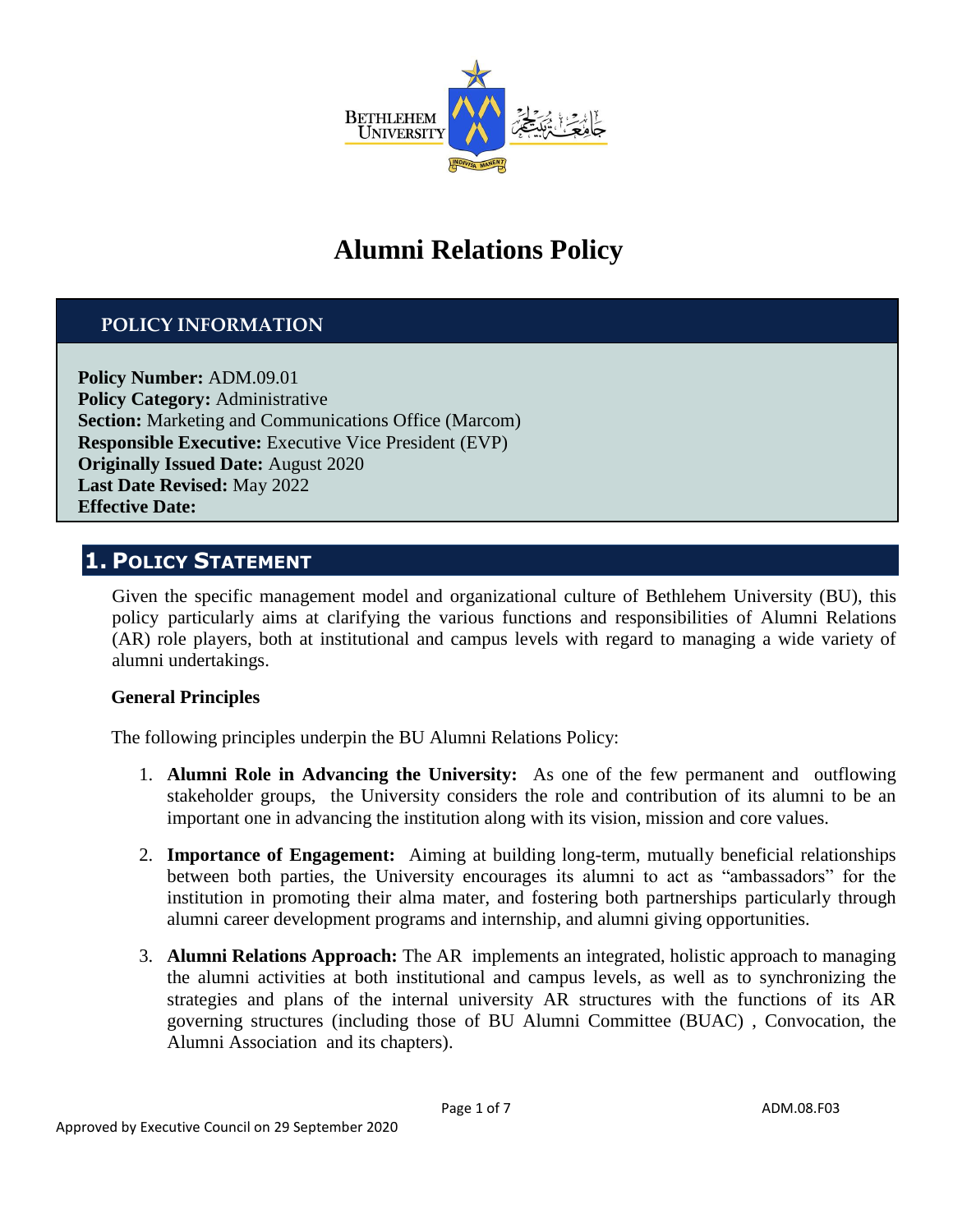

- 4. **Alumni Relations Model:** The AR model includes the interrelated and integrated elements of alumni recruitment, various activities and events, communication with alumni, alumni recognition, alumni giving programs and BUAC membership. All activities pertaining to the undergraduate students of the University have to be coordinated with the Dean of Student Affairs prior to execution.
- 5. **Alumni Affiliation:** The AR model departs from an understanding that the loyalty and affinity of past students is most often directly linked to their own student life experiences, affiliations, fields of study, faculties, membership of associations, clubs and sports teams …etc. Hence, alumni activities and the overall AR strategies must be structured accordingly.
- 6. **Alumni Recognition:** The University is always proud of the accomplishments of its alumni, who fulfil several leadership positions in every sphere of society and who make significant contributions to the country within a range of sectors, including such fields as academic performance, research output, sport, arts  $\&$  culture, business leadership,.. etc. The "Vice" Chancellor's Award for Outstanding Achievement" annually acknowledges and showcases such alumni/ students contributions which promote the reputation and the image of the University through their outstanding achievements at the local, regional and international levels.
- 7. **Alumni Information:** The University is committed to protecting specific types of information, which, if disclosed, could reasonably be expected to result in harm to the University, an identifiable individual, or a third party. The University manages the contact information of its alumni and their records on a centralized database, and all the information is treated confidentially. Hence, under no condition is such information supplied to any third parties without the written approval of BU Vice Chancellor.

#### **The BU Alumni Relations Model**

In order to harmonize the alumni activities across the University, BU has selected the following AR management model which consists of the following six elements:

- 1. Alumni Recruitment: The process of preparing supportive alumni among current students by creating awareness of the role of future alumni , is started as early in the process as welcoming new students to the University. The Alumni Recruitment is actively implemented as part of each graduation ceremony and once graduated, Alumni Relations Officer continuously identifies and updates the centralized database of all University's alumni members.
- 2. Activities and Events: A range of pre-scheduled activities and events are initiated throughout the year, mostly organized by the Alumni Relations Officer and the BUAC, including final-year farewell functions, Alumni days, sports days, social & cultural gatherings, and home-coming events, …etc.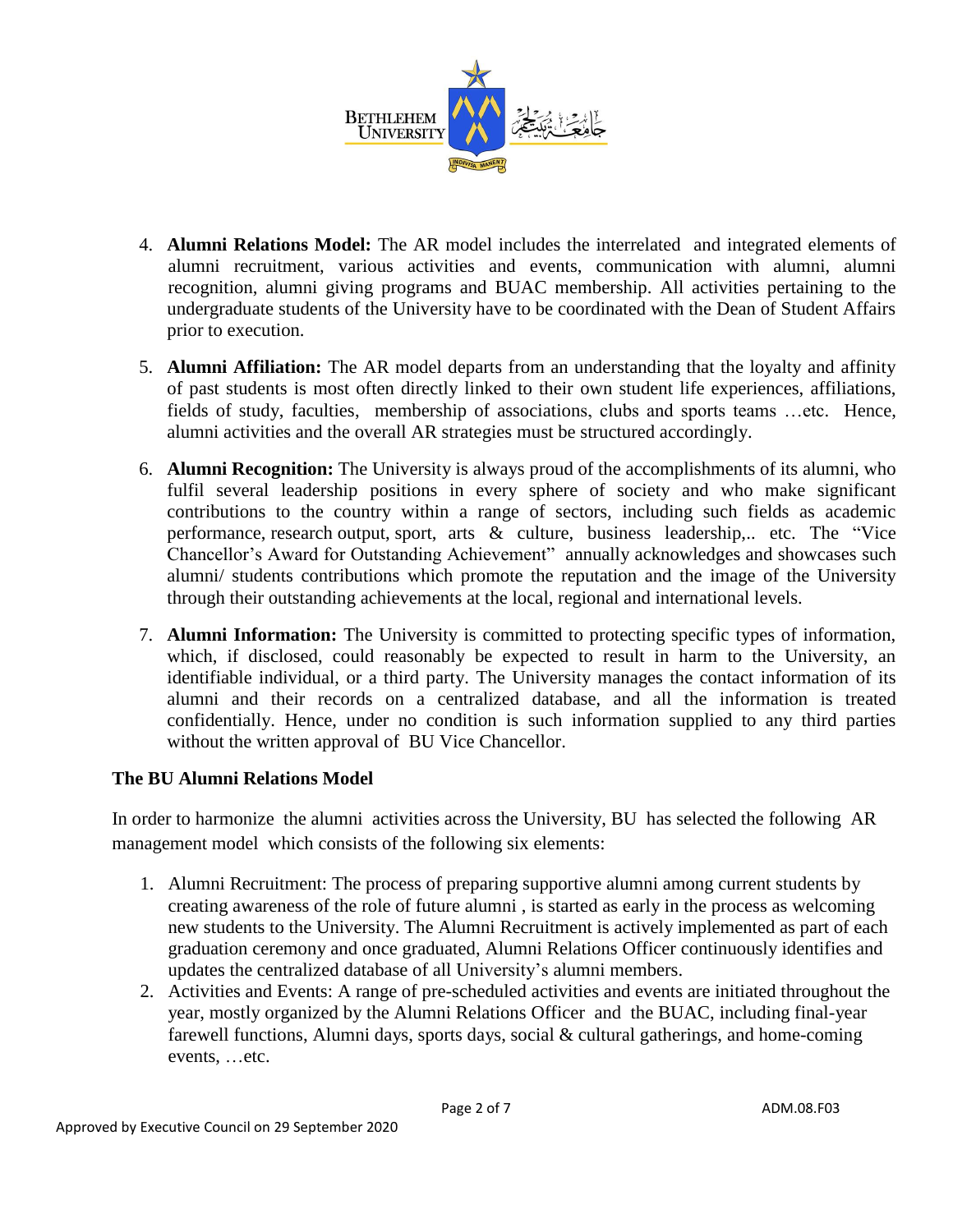

- 3. Alumni Communication: Communicate strategically with alumni to create and enhance affinity with the University through mass communication using electronic media (such as mobile text messages, e-mails, announcements, surveys, periodical Newsletters… etc.).
- 4. Alumni Giving: Design and facilitate giving/fundraising collaborative initiatives from BU alumni in order to contribute to predetermined causes or projects at their alma mater which require funding.
- 5. Alumni Recognition: This activity provides recognition in a variety of categories and annually represents a prestigious BU event that showcases the impact of the University within the broader community, nationally, and internationally. The achievements and contributions of alumni are acknowledged by means of an annual Alumni Awards of Excellence ceremony or other organized events.
- 6. BUAC Membership Fee: The alumni membership fee is considered as seed money for the execution of the approved alumni activities. The BUAC has to explore for other sources of funding to cover these activities total costs.

# **2. DEFINITIONS**

**Alumni**: are defined as all graduates and diplomates of Bethlehem University, and also extended to include honorary degree recipients and honorary members.

**Alumni Relations Officer**: is the BU employee responsible for organizing, implementing, and administering alumni programs and services, alumni volunteer development and gathering feedback for analysis and for further improvement of the provided programs/services.

**BU Alumni Committee (BUAC)**: a committee representing alumni and BU Faculties that meets quarterly to discuss best practices for Alumni engagement and activities headed by the Alumni Relations Officer.

**BU Stakeholders**: are individuals and/or organizations and/or agencies considered to have a genuine direct influential relationship with BU activities and progress. They may include faculty, staff, students, alumni, former staff, Members of the University Boards, current students' parents, prospective students and parents, donors, suppliers, contractors, the community, the media, local government agencies, and others affiliated with the University.

# **3. PURPOSE AND SUMMARY**

At Bethlehem University, Alumni Relations mission is to cultivate a life time relationships and involvement of current and future Alumni with the entire university community through event participation, advocacy and annual giving, all in support of the University.

The Alumni Relations Policy (ARP) aims at synchronizing the University's AR strategy, structures and activities in order to facilitate collaboration and synchronization between internal and external BU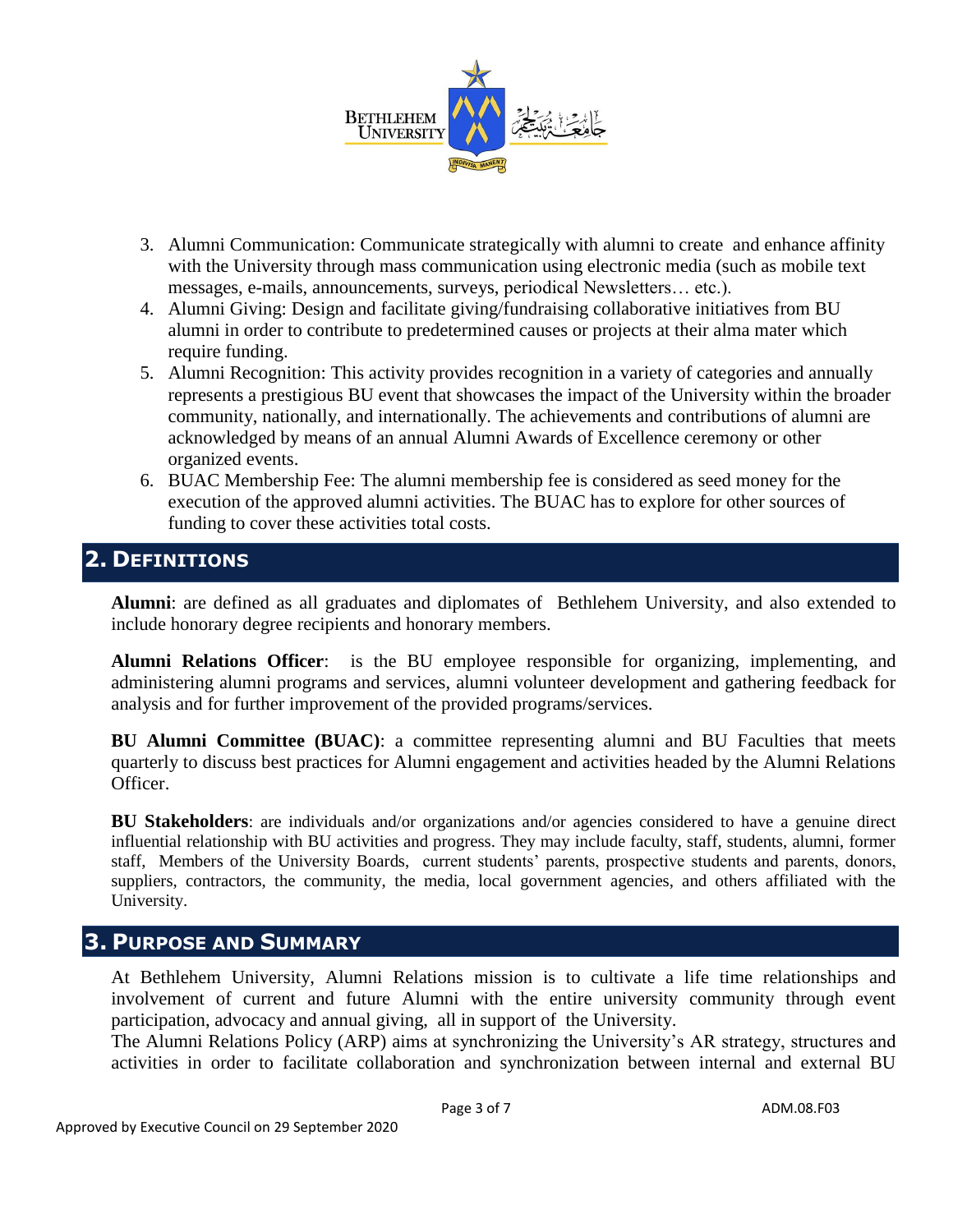

stakeholders, particularly with a view to optimizing the relationships between the University and its alumni, to ensure that the University community prospers.

ARP also provides a description of the elements of an integrated BU Alumni Relations model, differentiates between the respective roles of the internal AR structures and external governing bodies, and explains the processes for coordinating all of the institution's alumni activities.

### **4. APPLICATION / SCOPE**

This policy applies to BU Alumni Officer and Alumni Committee (BUAC), all BU employees, students, alumni, and all other structures affiliated to the University, aiming to facilitate collaboration and synchronization between internal and external BU stakeholders, particularly with a view to optimizing the relationships between the University, its alumni, and the Palestinian society.

# **5. STATEMENT OF ROLES & RESPONSIBILITIES**

#### **Alumni Relations Officer:**

In general under direct supervision from the Director of Marcom, the Alumni Relations Officer is responsible for creating, organizing, implementing, and administering alumni activities, programs, services, alumni volunteer development and gathering alumni feedback for analysis and further improvements. The following are the main responsibilities of the AR Officer:

- a. Designing of an integrated BU Alumni Relations strategies and work plans in cooperation with BUAC,
- b. Developing and implementing of detailed operational AR plans whether on-campus or offcampus, including the Career Development programs and Internship opportunities for the alumni,
- c. Producing, publishing and distributing the alumni periodic newsletter /magazine or any other publications to alumni (whether in printed or electronic format),
- d. Organizing and managing all alumni events/activities such as alumni days, home-coming events…etc , including alumni volunteer networking,
- e. Disseminating of BU messages and communication to alumni of the University,
- f. Implementing of a future alumni development program for current and new students,
- g. Participating in the design, procurement and supply of BU-branded merchandise as per the University's Finance Office procedures,
- h. Organizing, promoting and implementing of an alumni giving/fundraising campaigns, including online giving facilities,
- i. Maintaining a central database with the contact details of all BU alumni,
- j. Collecting and providing alumni information for the updating of alumni data/records on the central database,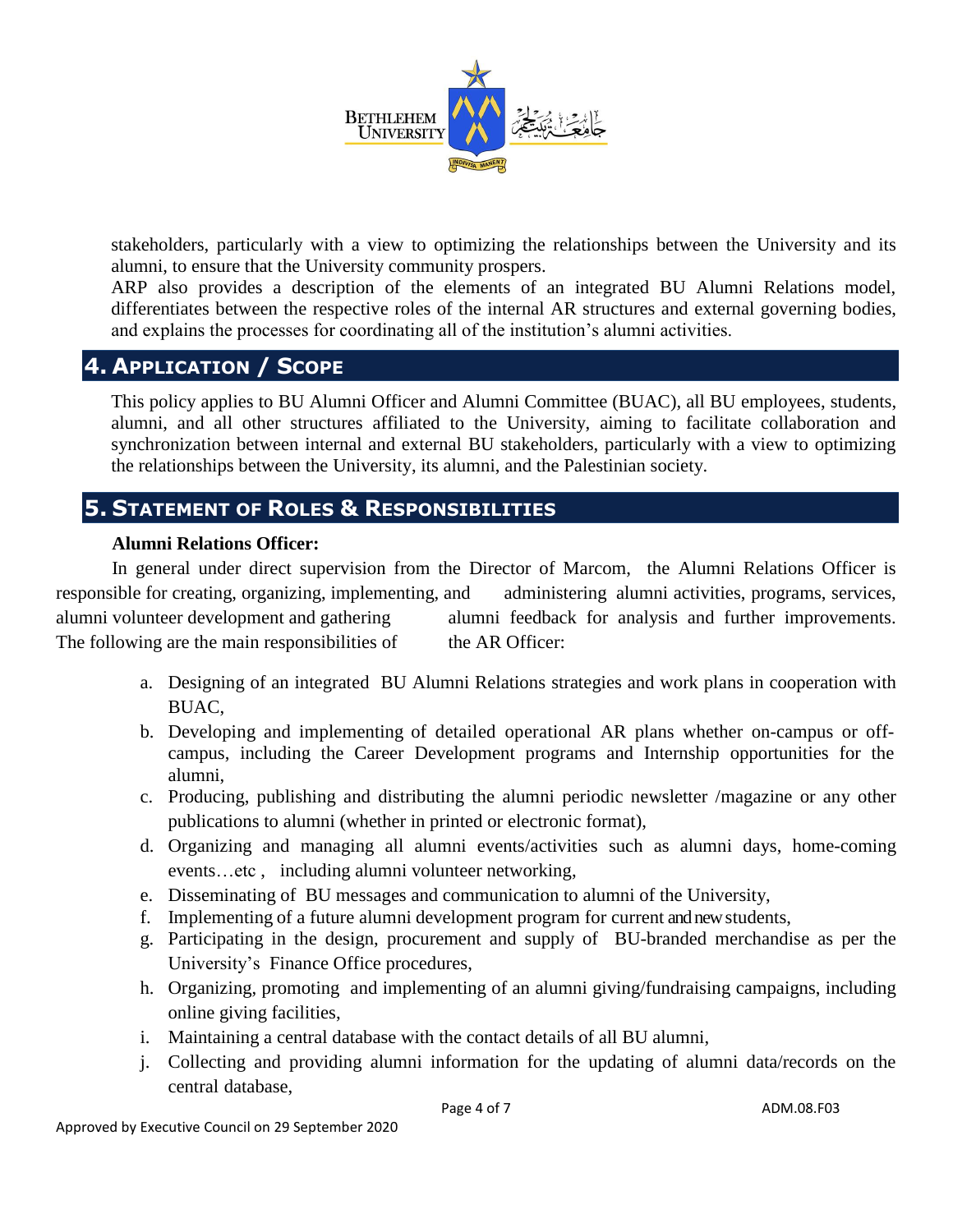

- k. Liaising and working directly and closely with BUAC on all BU alumni activities, and liaising closely with any BU alumni structure that might be formally established such as BU Alumni Association and its Chapters, Clubs, and Special Interest Groups,
- l. Serving as the Chairperson of the " BU Alumni Committee (BUAC)",
- m. Overseeing the management of the funds allocated to alumni activities, including financial reporting in line with BU Finance Office policies,
- n. Complying with BU and AR policies and guidelines.

### **BU Alumni Committee (BUAC):**

The BU alumni activities are done through the cooperation between the AR Officer and the BUAC. The BUAC is responsible for:

- a. Devising detailed operational plans in cooperation with BU AR Officer (the Chairperson) to engage BU alumni in the activities and events in supporting the vision, mission and values of the University,
- b. Facilitating of networking and relationship-building with BU alumni and other external stakeholders,
- c. Engaging in facilitating, organizing, implementing and supporting BU events/activities including alumni giving/fundraising initiatives,
- d. Engaging in the promotion of and advocacy for the University and its programs and achievements locally, especially among potential future students, as well as internationally,
- e. Establishing of institutional networks and arranging continuous professional development opportunities,
- f. Assisting in providing the relevant data for updating alumni records in order to facilitate effective communication between the University and its alumni,
- g. Encouraging Alumni to apply for the "Vice Chancellor's Award for Outstanding Achievement",
- h. Alerting Alumni to share their success stories in real life and to provide their feedback in an endeavor to enhance the quality of education at the University,
- i. Liaising with the AR Officer for information, assistance/support and financial administration,
- j. Reporting back to the AR Officer on the executed year's activities.

### **6. PROCEDURES**

- 1. Alumni Relations Model Implementation:
	- a. The Alumni Relations Model is the roadmap for implementing this policy. The AR Officer in cooperation with BUAC Members develops draft strategies and work plans for the alumni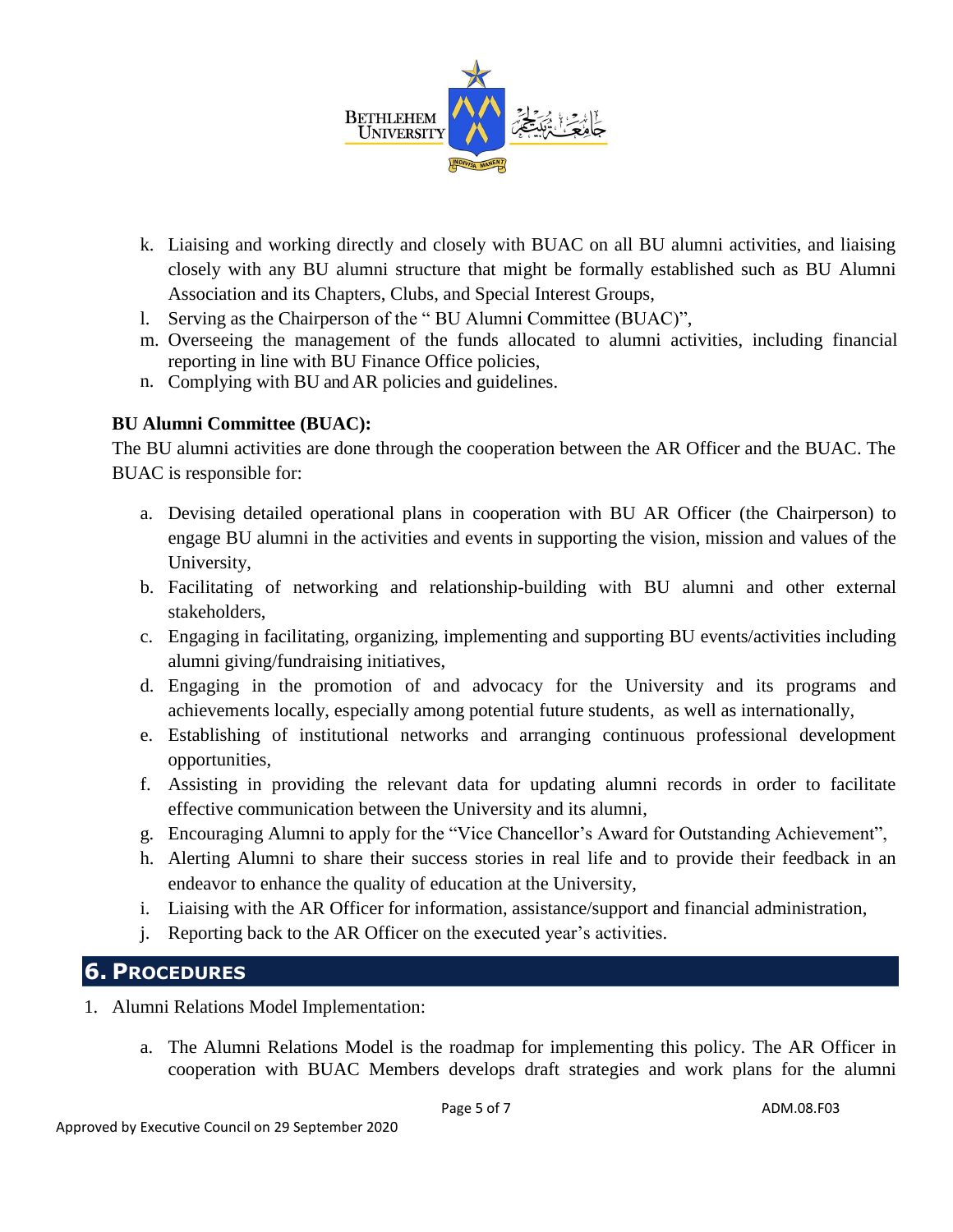

activities and events during a year time span. The planned tasks to include also a detailed alumni recruitment program and an effective alumni communication plan.

- b. The AR Officer presents and discusses the developed documents with his/her superiors for signing off on them. In case the documents need the input of the Vice Chancellor, the VP for Advancement, and the Director of Marketing undertakes this task and obtains the Vice Chancellor's decision.
- c. Once approved, the AR Officer has to start the implementation phase of the approved tasks in coordination with the BUAC members and any party deemed necessary for accomplishing the tasks in a satisfactory manner.
- d. AR Officer submits periodical reports on the progress of the implementation phases to his/her supervisor.
- 2. BU Alumni Committee (BUAC):

The functions of the BUAC includes those of linking the alumni to their University, the fostering of mutually beneficial relationships, building loyalty towards the BU and promoting a sense of cohesiveness among alumni and their alma mater. Also to work as a team in implementing the approved alumni activities of the University. The management structure of the BUAC:

- a. Members: The BU AR Officer, one representative of each BU Faculty to be nominated by the Dean of the Faculty, and one of the alumni of each BU Faculty who had graduated since at least two years from the nomination date and is not a current employee of the University, to be nominated by the EVP and the Director of Marcom based on the recommendation of the AR Officer.
- b. Chairperson: The BU AR Officer (Ex-officio), this leadership role entails the general coordination of the BUAC and management of its activities, the chairing of meetings and oversight/good governance of the structure.
- c. Deputy Chairperson: An Alumni not a current employee of BU to be selected by the BUAC members, acts as the direct support to the Chairperson and fulfils his/her role when the Chairperson is unable to do so or when the Chairperson asks the Deputy Chair to assist with implementing the BUAC's program.
- d. The BUAC Secretariat: To be selected from the BUAC members. Working closely with the Chairperson, this administrative role maintains the committee's administrative files, records and documents any financial matters/budgets and minutes the decisions taken at meetings.
- e. BUAC serves for a 3-year term each time. After finishing its service period, the EVP may extend the BUAC service for another term, or request new formation of the committee.